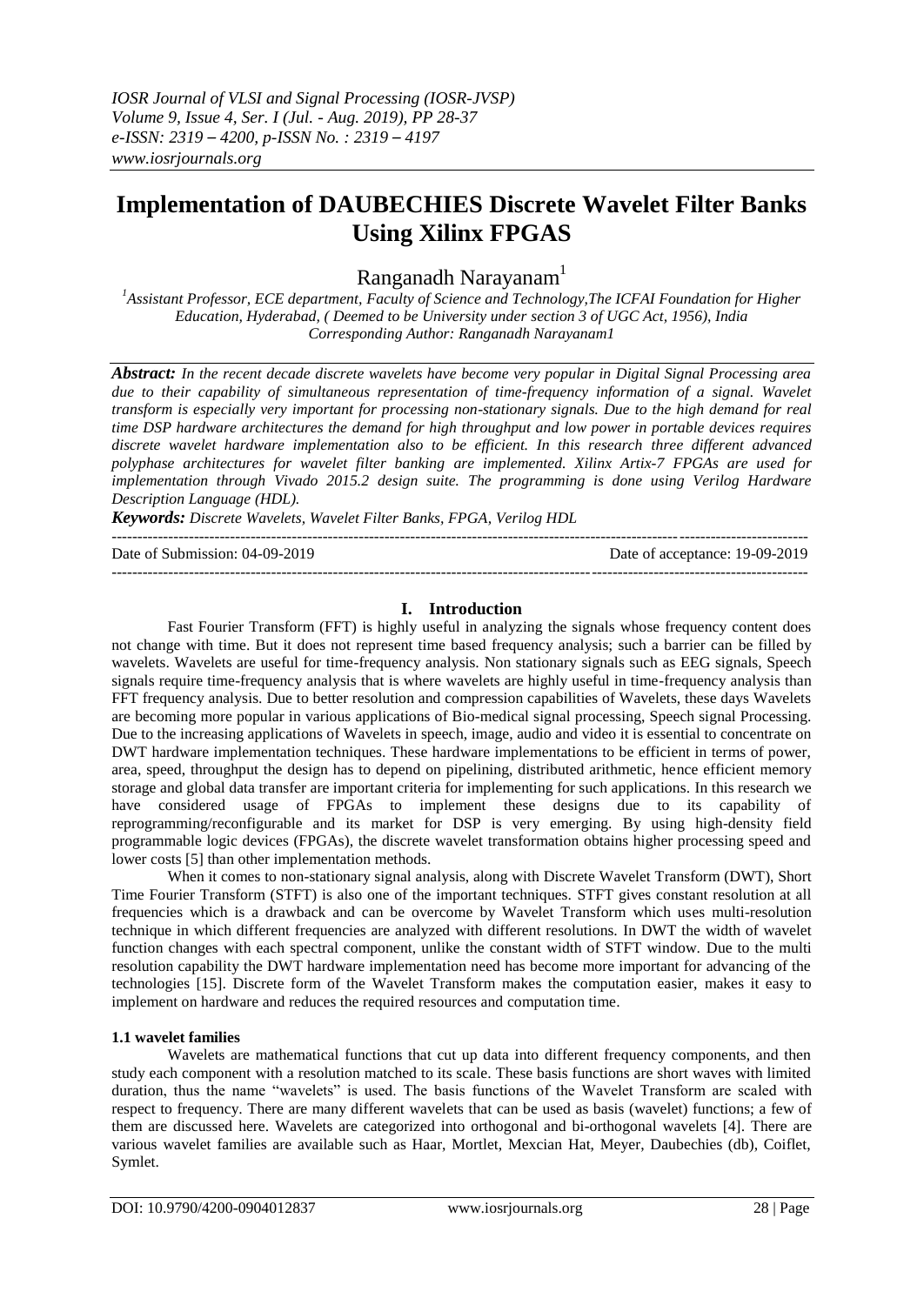1.25  $3.75$  $\mathbf{I}$  $0.5$  $0.75$  $0.5%$  $22$  $0.25$  $\mathfrak{g}$  $\circ$  $1.25$  $-0.25$  $-0.5$  $-0.5$ 3.75  $-0.75$  $-1\frac{1}{0}$  $\overline{O}$  $\overline{2}$  $0.2$  $0.4$  $0.6$  $0.8$ (a) (b)  $0.75$  $0.75$  $0.5$  $0.5$  $0.25$  $0.25$  $\overline{c}$  $\theta$  $-0.25$  $0.25$  $-0.5$  $-0.5$  $-0.75$  $-0.75$ 4  $\mathcal{L}_{\mathcal{A}}$  $-1.25$  $1.25$  $25$ 10  $12.5$  $\theta$ š 7.5 15  $\ddot{\rm o}$  $\overline{\mathbf{s}}$  $10$ 15  $\overline{20}$  $(c)$  (d)

The following are the wavelet functions for various different wavelets.

**Figure 1 (a)** Haar Wavelet (b) Daubechies4 – here the number 4 represents number of vanishing movements (c) Symlet (d) Coiflet.

The first and the simplest is Haar Wavelet. It resembles a step function and it represents same as Daubechies db1. Due to Daubechies wavelets orthonormal wavelets makes discrete wavelet analysis more practicable. Mexican Hat wavelet is proportional to the second derivative function of the Gaussian probability density function [4]. The wavelet is a special case of a larger family of derivative of Gaussian (DOG) wavelets. It is also known as the Ricker wavelet. There is no scaling function associated with this wavelet. In mortlet wavelet both real valued and complex valued wavelets exist. This wavelet has no scaling function, but is explicit. The symlets are nearly symmetrical wavelets proposed by Daubechies as modifications to the db family [4]. The properties of the two wavelet families are similar. The Meyer wavelet and scaling function are defined in the frequency domain. The basis function of any wavelet produces all wavelet functions used in the transformation through translation and scaling it determines the characteristics of the resulting wavelet transform. Hence for the chosen wavelet transform has to be effective, we have to consider most importantly the details of the application and proper mother wavelet. Haar, Symlet, Daubechies and coiflet wavlets are compactly supported orthogonal wavelets, and hence when combined with Meyer wavelets can be used for perfect reconstruction [4]. Haar, Daubechies, Meyer wavelets are asymmetric, orthogonal and bio-orthogonal. But symlet, coiflets wavelets are near symmetric, but orthogonal and bi-orthogonal.

#### **1.2 Applications**

One of the most prominent applications of wavelet transform is in FBI finger print compression standard. To store in the data bank of finger print wavelet transform is used to compress the finger print pictures. At high compression ratios, DCT faces the problem of severe blocking problem after reconstruction, which is overcome using Discrete Wavelet Transform. Due to the reason that most prominent information is located in high amplitudes and less prominent information stored at low amplitudes so, wavelets are useful at eliminating low amplitude components, and then compress the data with high compression ratio. DWT is highly chosen in JPEG 2000 compression standard. To reduce mobile data transmission time wavelets are used in speech compression. Wavelet transforms are useful in feature extraction, speech recognition, de-noising, edge detection, echo cancellation, audio and video compression applications, In OFDM, Biomedical imaging. The ability of DWT to reduce distortion after reconstruction it is getting high popularity.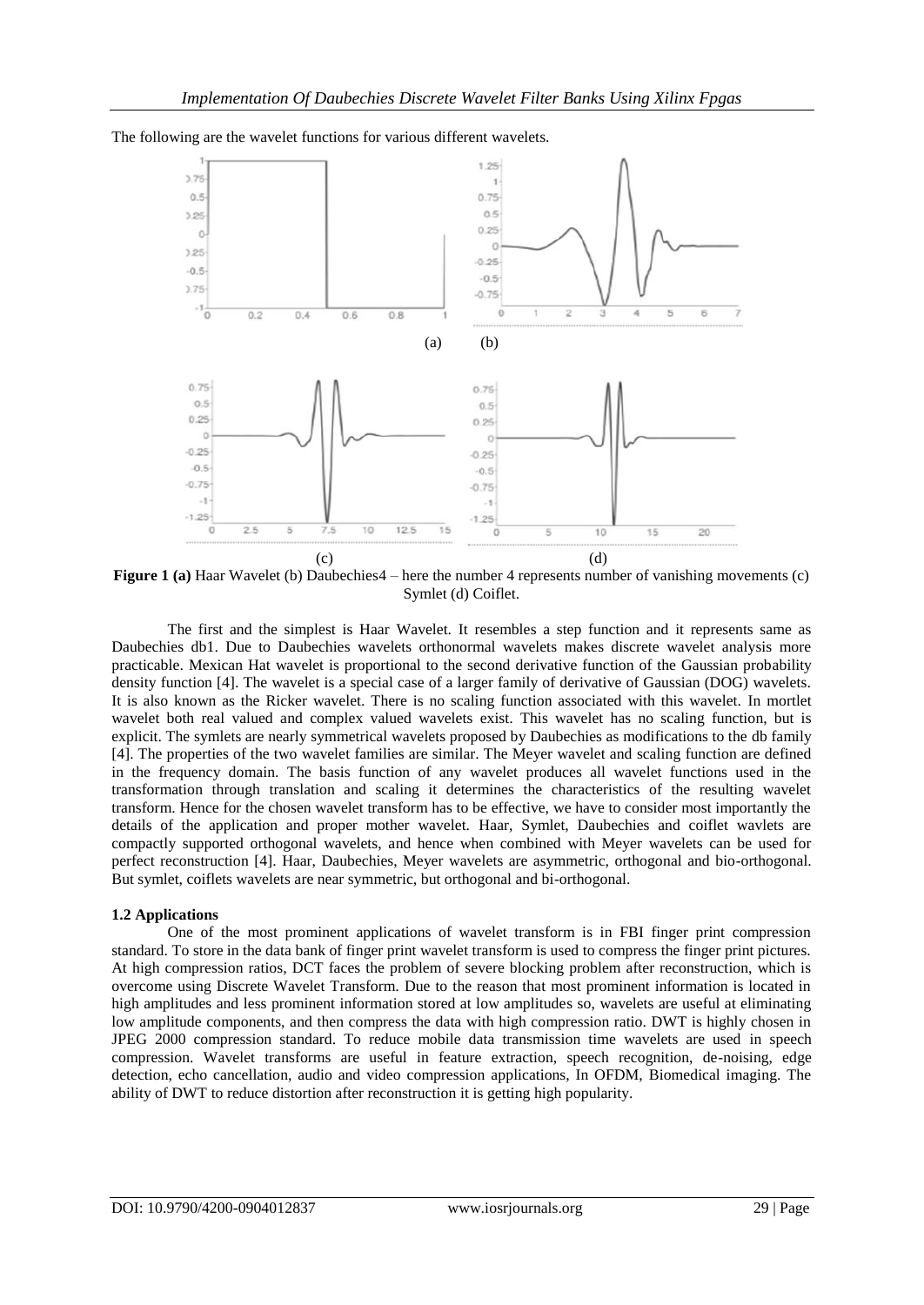## **II. Architectures For Wavelet Filter Banking**

The following 4 are very important filter banking structures

(1)Direct form structure (2) Polyphase structure (3) Lattice structure (4) Lifting structure

For hardware implementation efficiency and accuracy of computing of DWT depends on the structure chosen. Each structure has its own advantages and drawbacks, but basing on the application its efficiency varies. So basing on the application properly chosen structure gives most suitable implementation can be done. Direct form found to be more inefficient for DWT and almost never be used [14, 15]. Lattice and lifting structure implementations found to be more efficient in terms of number of computations than polyphase structure. By incorporating Distributed Arithmetic in the Polyphase implementations, it can be used more efficiently in case of long filters and highly efficient than lattice and lifting structures [12, 14, 15]. Lattice structure puts constraint on length of the filters in case of most of the linear phase filters. In case of lattice and lifting schemes the output depends on the previous filtering units, the filtering units cannot work in parallel. But in case of polyphase structure the units can work in parallel so to get result in less time [12, 13, 15]. Hence the pipelining can be used. So, keeping in mind of advantages of Polyphase structure in hardware implementations in this research we have developed various architectures for Polyphase structure.

#### **2.1 Polyphase Structure**

If the output consists of N samples due to decimation by 2 we use only N/2 samples in case of direct form structure analysis filter bank. So computation of remaining N/2 samples becomes redundant. The polyphase structure takes the advantage of the fact that the input signal is split into odd and even samples, which automatically decimates the input by 2, similarly the filter coefficients are also split into even and odd components so that the signal even samples  $X_{even}$  convolves with low pass even part of the filter  $G0_{even}$  and input signal odd samples  $X_{odd}$  convolves with  $GO_{odd}$  of the filter. The two phases are added together in the end to produce the low pass output. Similar lines are applied to the high pass filter H<sub>even</sub> and H<sub>odd</sub>. The matrix representation Polyphase analysis operation is given in equation (1).

$$
\begin{bmatrix} G_{0\,even} G_{0\,odd} \\ H_{0\,even} H_{0\,odd} \end{bmatrix} \times \begin{bmatrix} X_{\,even} \\ Z^{-1} X_{\,odd} \end{bmatrix} = H_p \begin{bmatrix} X_{\,even} \\ Z^{-1} X_{\,odd} \end{bmatrix} = \begin{bmatrix} Y_0 \\ Y_1 \end{bmatrix}
$$
 (1)

The length of  $G_0$  filter is twice as long as it's even and odd filters, as they are obtained by splitting  $G_0$ . The evn and odd terms are filtered separately by the even and odd coefficients of the filters, the filters can operate in parallel, which improve the efficiency [1, 4]. The polyphase analysis and synthesis filter banks are given in the figure 2. In the direct from synthesis filter bank, input is first samples by adding zeros and then filtered. In case of polyphase synthesis filter bank, the filters come first followed by up-samplers which again reduce the number of computations in the filtering operations by half. So, in case of both analysis and synthesis filter banks the number of computations reduces by 50%. Hence the polyphase filter banks give efficient hardware realizations.



**Figure** 2 Polyphase structure of (a) Analysis filter bank (b) Equivalent representation of synthesis filter bank. (c) Synthesis filter bank.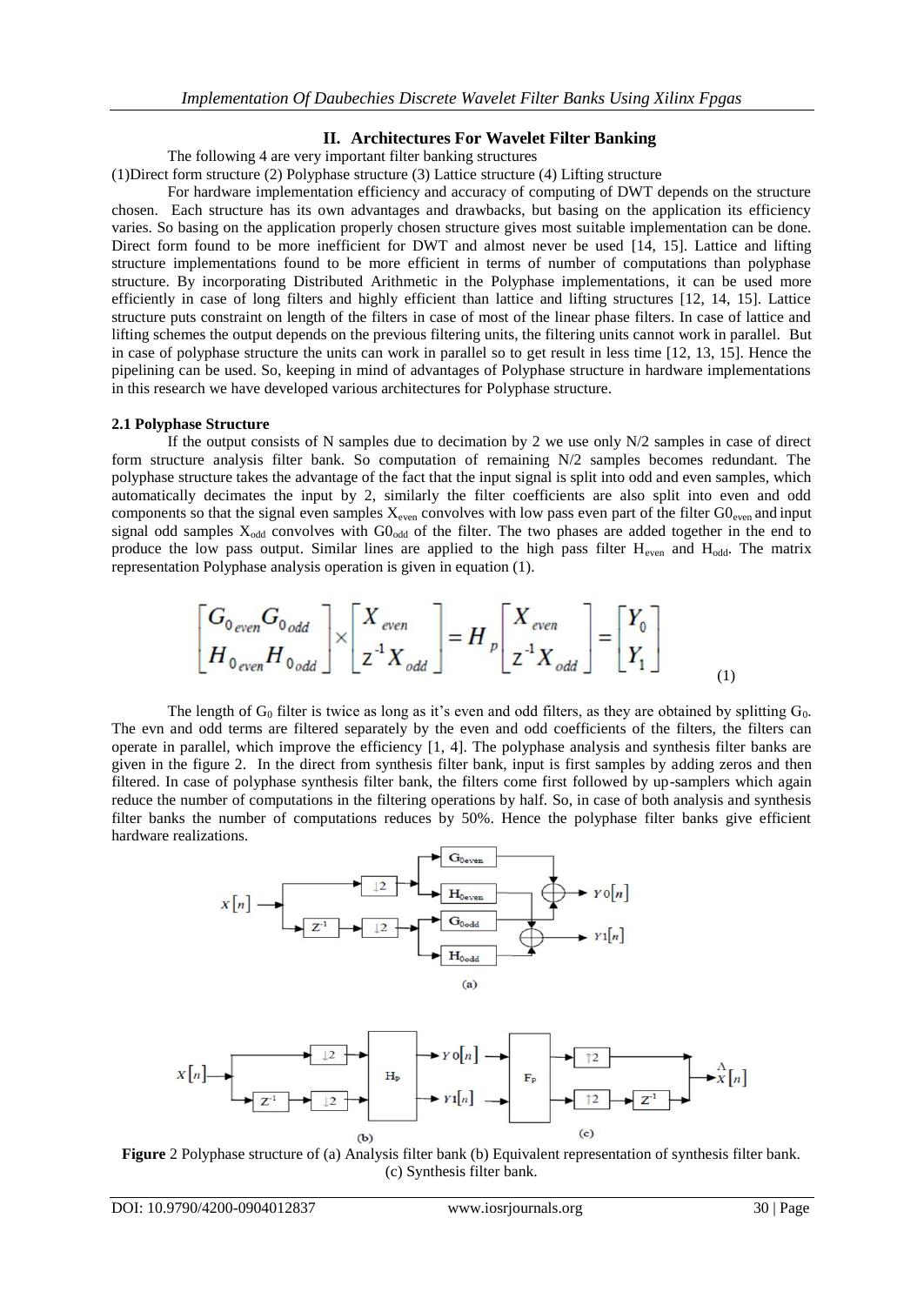#### **2.2 Filter Banking using Distributed Arithmetic (DA) Technique 2.2.1 Distributed-Arithmetic based approach**

If filter coefficients are known in advance, the DA technique is very important [1, 4] for computing dot product equations such as the ones in DSP FPGA applications. In this DA technique to replace the multipliers which occupy large area with small tables for pre-computed sums stored on FPGA Look-Up Tables. The inner sum equation is rearranged so that the MAC operation is reduced to a series of LUT calls, and 2's complement shifts and adds [13, 14, 15]. For example for a 8-tap filter, the conventional MAC operation, and the DA-based shift-add operation are given in the following **Figure 3 (a) & (b).** In case of DA architecture, the input samples are fed to the parallel-to-serial shift register cascade. For a filter of N-tap, considering B-bit input samples, it contains N shift register each of B-bits. As the input samples are shifted serially through the B-shift registers, the one bit outputs from each of N registers of the shift register cascade work as address inputs for the LUT. The LUT accepts the N bit input vector  $x_b$ , c[n] represents the N-tap constant coefficient filter and outputs the value

of  $\sum_{n=0}^{\infty}$   $\binom{n}{k}$ , which is already stored in the LUT.  $2^N$  word LUT is required for an N-tap filter. The LUT output is then shifted based on the weight of  $x<sub>b</sub>$  and then accumulated. For each bit of the input sample this process is followed, before a new output sample is available. Every B clock cycles, a new inner product y is computed for a B-bit input precision.



**Figure 3 (a)** Conventional MAC

Here a 8-tap serial FIR filter is considered, its coefficients are  $C_0$ ,  $C_1$ ,  $C_2$ ,  $C_3$ ,  $C_4$ ,  $C_5$ ,  $C_6$ ,  $C_7$ . The DA LUT **Table 1**, which consists of the sums of products of the N bit (here it is  $N = 8$ ) input vector  $X<sub>b</sub>$  and all the possible combinations of filter coefficients.

Conventional MAC designs of FIR filters the performance in terms of throughput depends on filter length and inversely proportional to its length (no of TAPs). In case of DA based designs it is independent of length, but dependent on input bit precision. If filter size increases the number of hardware resources increases. When the filter length is increased, the throughput remains the same while the logic resources increase. If long filters, instead of creating a long table, smaller tables are created by partitioning, and outputs can be combined.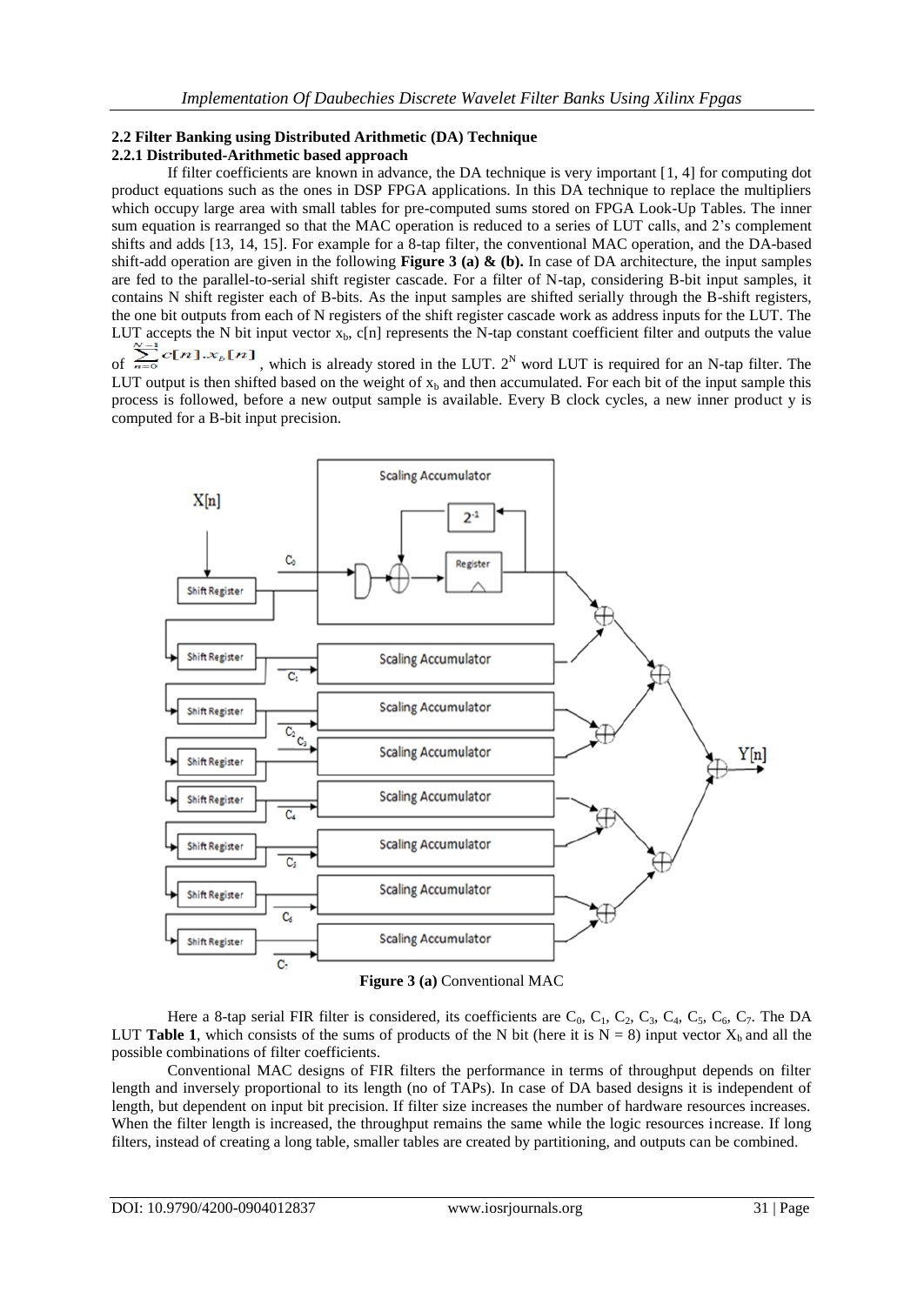For the above specified filters, Polyphase form can be obtained by splitting the filters and the input, x[n] into even and odd phases to obtain four different filters, hence the length of the filter is halved and smaller LUTs are enough.



**Figure 3 (b)** Distributed Arithmetic Architecture **Figure 3 (a)** & (b) for 8-Tap filter

| <b>Address</b> | Data                                           |  |  |  |
|----------------|------------------------------------------------|--|--|--|
| 00000000       | 0                                              |  |  |  |
| 00000001       | $C_0$                                          |  |  |  |
| 00000010       | С.                                             |  |  |  |
| 00000011       | $C_0+C_1$                                      |  |  |  |
|                |                                                |  |  |  |
|                |                                                |  |  |  |
| 11111110       | $C_7+C_6+C_5+C_4+C_3+C_2+C_1$                  |  |  |  |
| 11111111       | $C_7+C_6+C_5+C_4+C_3+C_2+C_1+C_0$              |  |  |  |
|                | $Table 1 NA I IIT table for a 0 to the filter$ |  |  |  |

**Table 1** DA-LUT table for a 8-tap filter

## **Speed Improvement using Parallel DA.**

DA-Based design is bit-serial approach. So for processing B-bit input, it takes B-clock cycles for one bit output result. So such serial distributed arithmetic do have low throughput. If we partition the input words into smaller input words and processing them in parallel, increase the parallelism, throughput increases hence speed increases and required LUTs increases. If we partition the input B-bits into M sub words, then every new input comes out for each B/M clock cycles. In this type of fully parallel DA filters design several bits of the input are processed in a clock cycle and achieve maximum speed. At the expense of increased FPGA resources, this design style provides high performance. Example PDA architecture is given in the following figure for 8-bit input with 4-tap filter. This is given in **Figure 4**.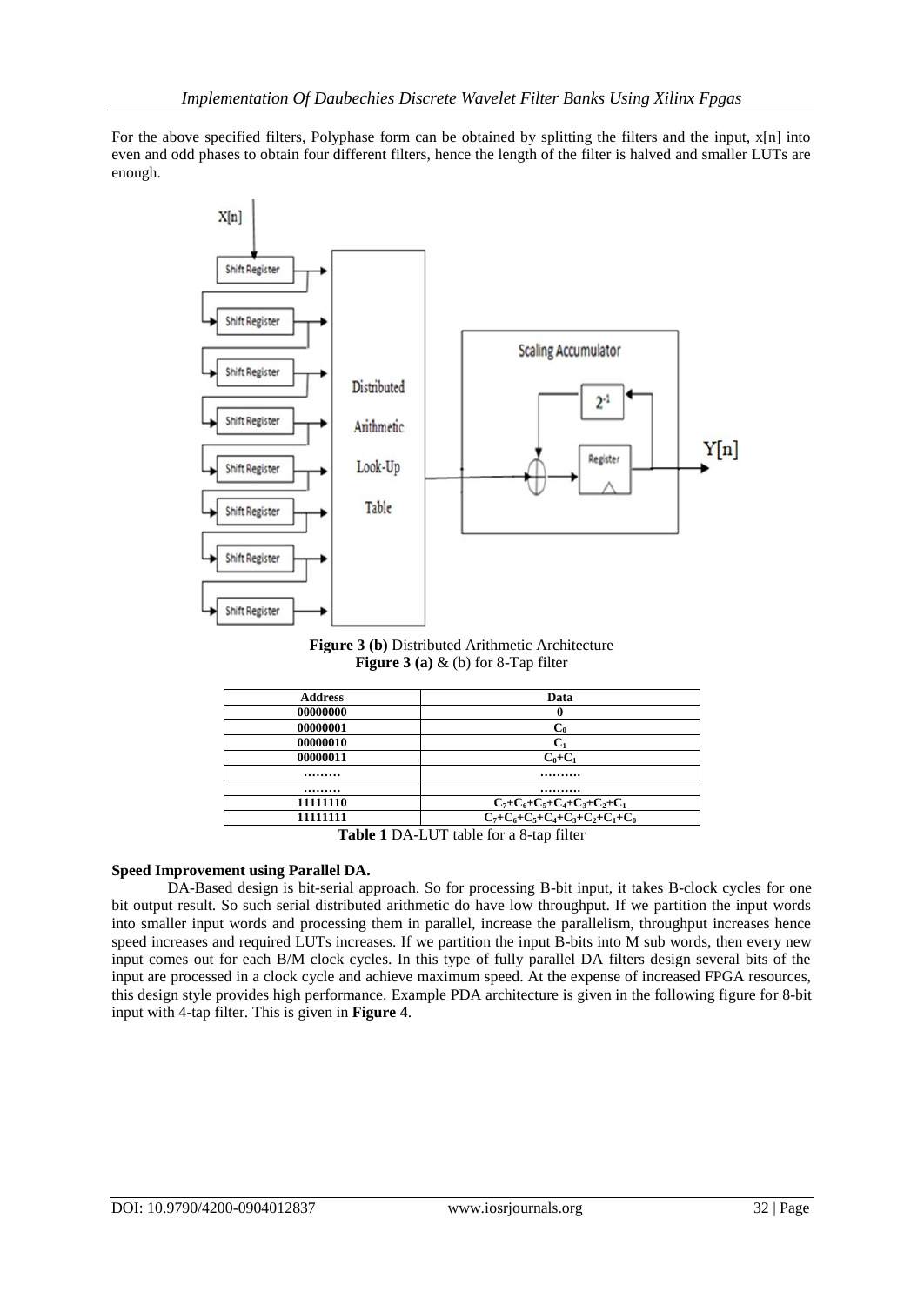

**Figure 4** Parallel Distributed Arithmetic Architecture. The inputs for the first LUT are  $x_0[0]$  to  $x_0[3]$ ; for the second LUT are x1[0] to x1[3], and so on for eighth LUT are  $x_7[0]$  to  $x_7[3]$ . In the buffers triangles the values are  $2^0$ ,  $2^1$  and so on to  $2^7$ .

#### **2.2.2 Coefficient over Input Distribution (CID) approach based on DA for the filter bank**

A novel architecture is proposed in [10], in which coefficient matrix is distributed over the input. In the previous architecture, LUT size exponentially increases with increase in input precision, and this increases amount of logic resources required. The advantage of this current architecture over the previous one is that, in this we do not require any memory or LUT tables. Logic resources consumption reduces tremendously. With this architecture, the inner mathematical equation can be implemented using set of unique adder system based on the coefficient bits consisting of zeros and ones. Based on coefficient bit weight, the output, y, can be computed by shifting and accumulating the results of adder system accordingly. So the whole system can be implemented just by using adders and shifters.

#### **III. Implementation Of Filter Bank Architectures**

In this research the architectures for wavelet filter banking are implemented for poly-phase structure. The above specified architectures

- 1) Polyphase architecture
- 2) Distributed Arithmetic based Parallel architecture
- 3) CID architectures: A modified DA architecture

are implemented on Field Programmable Gate Arrays. The FPGAs utilized are Xilinx Artix-7 FPGAs, and the Verilog HDL programming is done. The 8 Tap Daubechies wavelets orthogonal filter banks implemented. Only the analysis filter banks are considered, synthesis filter banks can be designed using the similar approaches. All the coefficients are real numbers, so we convert all of them into integers to get the required size integer and required number of digits precision and then convert those integers into binary. Then when the results are obtained proper quantization factor is utilized to divide the results to get back the original ones.

#### **The Dabechies 8-Tap orthogonal filter bank**

This filter is widely used due to its orthogonal properties and it satisfies the perfect reconstruction conditions. The coefficients of analysis filters are given in the Table No 2.

| Tap | Low Pass Filter        | High Pass Filter     |
|-----|------------------------|----------------------|
|     | 0.128747426620186      | -0.05441584224308161 |
|     | 0.00047248457399797254 | 0.3128715909144659   |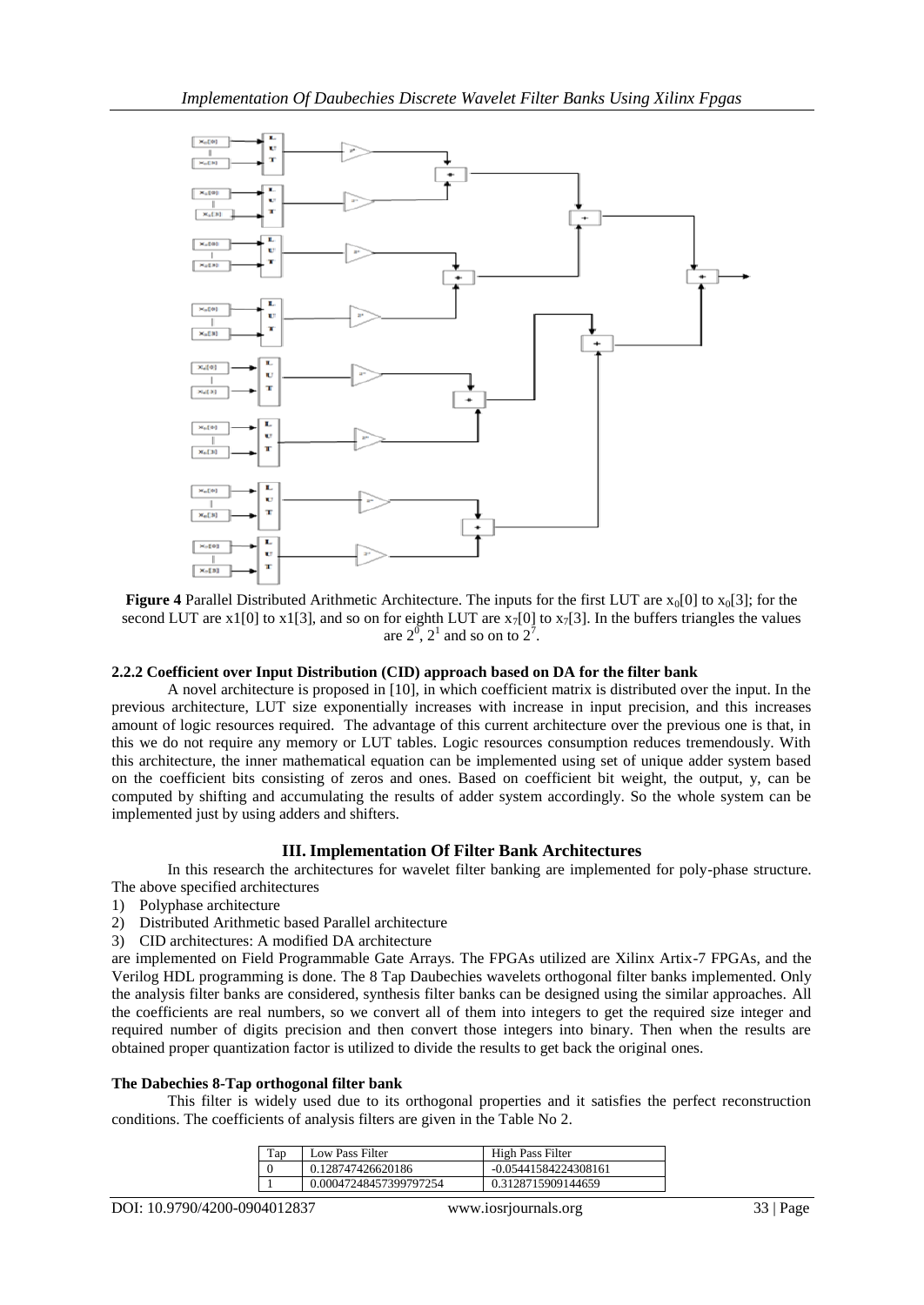| -0.2840155429624281   | -0.6756307362980128     |
|-----------------------|-------------------------|
| -0.015829105256023893 | 0.5853546836548691      |
| 0.5853546836548691    | 0.015829105256023893    |
| 0.6756307362980128    | $-0.2840155429624281$   |
| 0.3128715909144659    | -0.00047248457399797254 |
| 0.05441584224308161   | 0.128747426620186       |
|                       |                         |

**Table 2** Low pass and High pass filter coefficients of 8-Tap Daubechies filter

Floating point operations are slower than integer operations and take much hardware resources, and consume high power when it comes to hardware design when compared to integer operations. So, for ease of hardware implementation, floating point coefficients are shifted by  $2^{13}$  and the corresponding integer values are used. This gives good precision of 5 decimal places. To get the correct result, the output is shifted by  $2^{-13}$  to get the correct result.

## **IV. . Implementation**

Daubechies orthogonal wavelet filter banks implementation of 8-Tap filter bank is explained in this section with all the three architectures described. The **Architecture 1:** Polyphase filter bank implementations architecture; **Architecture 2:** Distributed Arithmetic based architectures: Parallel DA architectures & **Architecture 3:** CID architectures and implementation results are discussed.

#### **Architecture 1: Polyphase Implementation:**

In this each of the filter of the analysis bank is divided into even and odd phase to obtain the 4-tap filters. The table is given in Table No 3**.** The incoming input samples, x[n], are multiplexed into even sample (Xeven) and odd samples (Xodd). Convolution of even samples with even filter coefficients and the odd samples with a delay are convolved with odd filter coefficients. At the end the even and odd phases are added. The approximation or scaling coefficients are represented in Low pass filter output, and the detail or wavelet coefficients are represented in high pass filter output.

| Low Pass Filter                                                                                                                                                                                                                                                                                                                                                      |                        | High Pass Filter        |                       |  |
|----------------------------------------------------------------------------------------------------------------------------------------------------------------------------------------------------------------------------------------------------------------------------------------------------------------------------------------------------------------------|------------------------|-------------------------|-----------------------|--|
| Even LPF                                                                                                                                                                                                                                                                                                                                                             | Odd LPF                | Even HPF                | Odd HPF               |  |
| 0.128747426620186                                                                                                                                                                                                                                                                                                                                                    | 0.00047248457399797254 | $-0.05441584224308161$  | 0.3128715909144659    |  |
| $-0.2840155429624281$                                                                                                                                                                                                                                                                                                                                                | -0.015829105256023893  | -0.6756307362980128     | 0.5853546836548691    |  |
| 0.5853546836548691                                                                                                                                                                                                                                                                                                                                                   | 0.6756307362980128     | 0.015829105256023893    | $-0.2840155429624281$ |  |
| 0.3128715909144659                                                                                                                                                                                                                                                                                                                                                   | 0.05441584224308161    | -0.00047248457399797254 | 0.128747426620186     |  |
| $\mathbf{m}$ is $\mathbf{a}$ $\mathbf{r}$ if $\mathbf{a}$ is $\mathbf{a}$ if $\mathbf{a}$ is $\mathbf{r}$ if $\mathbf{r}$ is $\mathbf{r}$ if $\mathbf{r}$ is $\mathbf{r}$ if $\mathbf{r}$ is $\mathbf{r}$ if $\mathbf{r}$ is $\mathbf{r}$ if $\mathbf{r}$ is $\mathbf{r}$ if $\mathbf{r}$ is $\mathbf{r}$<br>$\mathbf{r}$ and $\mathbf{r}$ are a set of $\mathbf{r}$ |                        |                         |                       |  |

**Table 3** Polyphase filters for 8 Tap Daubechies Discrete Wavelet filter bank

## **Architecture 2: Parallel DA-based implementation**

This is highly suitable for LUT based architectures of FPGAs. It can be observed from the Table 3 that there are 4, 4-tap filters. Each 4 tap filter needs 16 input LUT. Low pass even coefficients are same as High pass odd coefficients, but mirror images. Similarly, low pass odd coefficients are same as high pass even coefficients with just a difference of sign. So instead of having 4 different LUTs we can use just 2 LUTs and share them for all filters with multiplexing process, which causes reduction in speed but at less hardware resource utilization. Here it is 13 bit precision is being used, so Serial Distributed Arithmetic based implementation causes each output takes 13 clock cycles, which is not always suitable in real time applications. So, parallel Distributed Arithmetic based architecture described above is highly useful. All 13 input bits are processed at a time and this requires 13 identical LUTs are required for each filter. Here speed increases at the expense of high hardware resource utilization.

#### **Architecture 3: Coefficient over Input Distribution (CID) approach based on DA for the filter bank: a modified DA Implementation**

In this architecture adder trees are used instead of LUTs. Similar to LUTs data, here also trees are formed by filter coefficients. The input samples are passed through a delay line so that the adder tree gets the data in parallel. This is exemplified through the figure 5(a). Low pass even filter can choose  $X_0$ ,  $X_2$ ;  $X_4$ ,  $X_6$  and so on from the adder tree as inputs to the adder specified in figure 5(b). High pass odd filter can choose  $X_1, X_3$ ;  $X_5$ ,  $X_7$  and so on from the adder tree as inputs to the adder specified in figure (b). As Low pass odd filter and High pass even filter have the same coefficients so no need of additional adders to these coefficients. So, here in this case we can have only 1 adder for all the results. But if we want to do the addition process in parallel we can have more adders which work in parallel.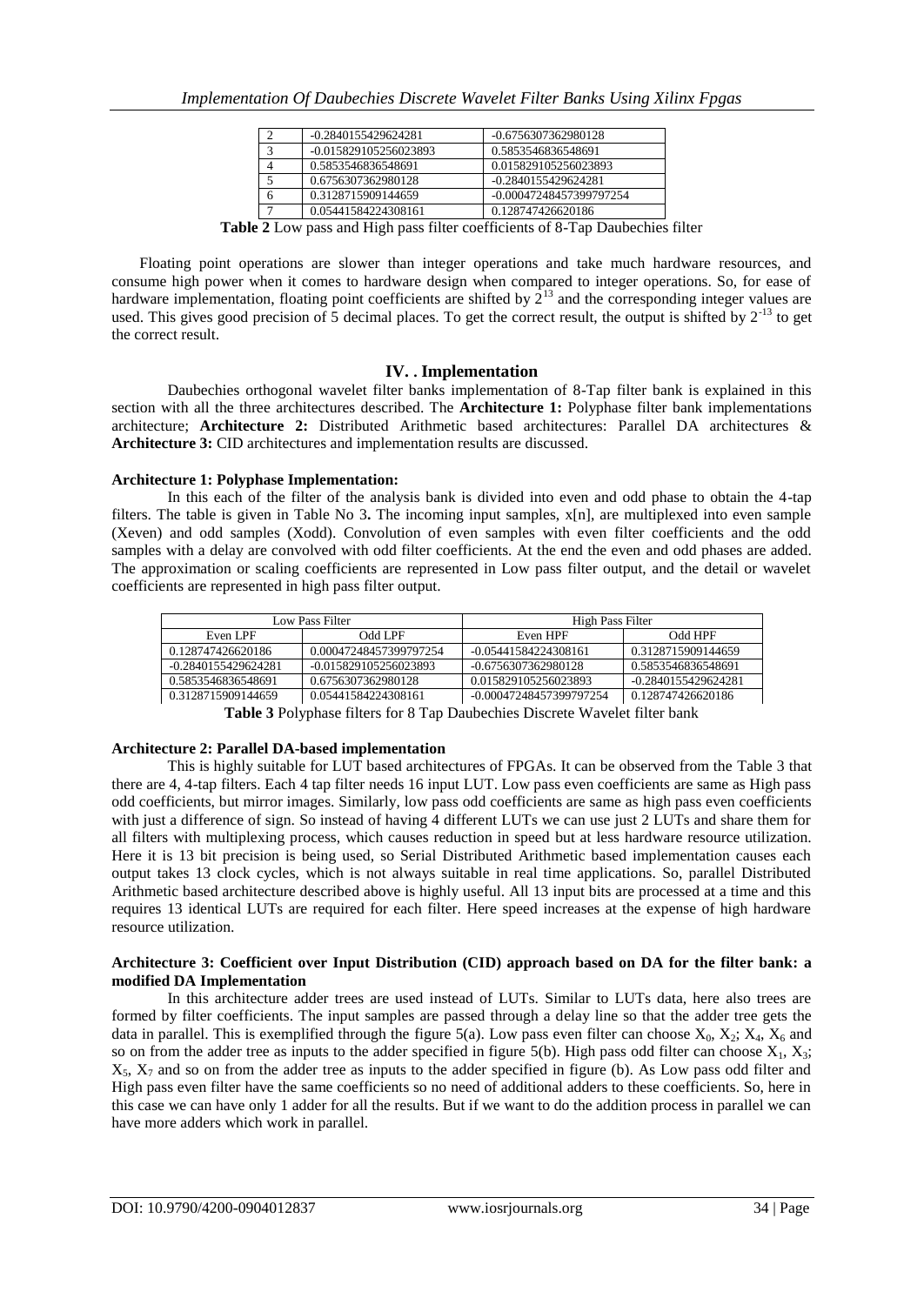

**Figure 5** Polyphase implementation of 8 Tap Daubechies with CID modified DA approach (a) Delay line (b) adder tree

Adder tree gets output results after execution. Then those outputs are scaled according to the respective bit-weight and then added to get the final filter outputs. A pipelined adder exemplified in the figure 6 can be used for this process. To obtain the final outputs, even and odd phases are added, which is the simplest process for the whole design to be implemented with minimal number of shift and add operations.



**Figure 6** pipe lined adder shifter for 8-tap Daubechies wavelet filter bank. The first stage buffers have  $2<sup>1</sup>$  in the triangles; second stage buffers have  $2<sup>2</sup>$  in the triangles; and third stage buffers have  $2<sup>3</sup>$  in the triangles.

## **V. Implementation Results**

In this research the hardware implementation of 8-Tap Daubechies wavelet filter banking is done using 3 different techniques. All the three above described architectures are implemented using Vivado 2015.2 synthesis tool, Verilog HDL programming on Xilinx Artix-7 FPGAs. The performances of all the three architectures are compared in terms of clock speed, power utilization, and hardware resource utilization. The details are given in the following table 4.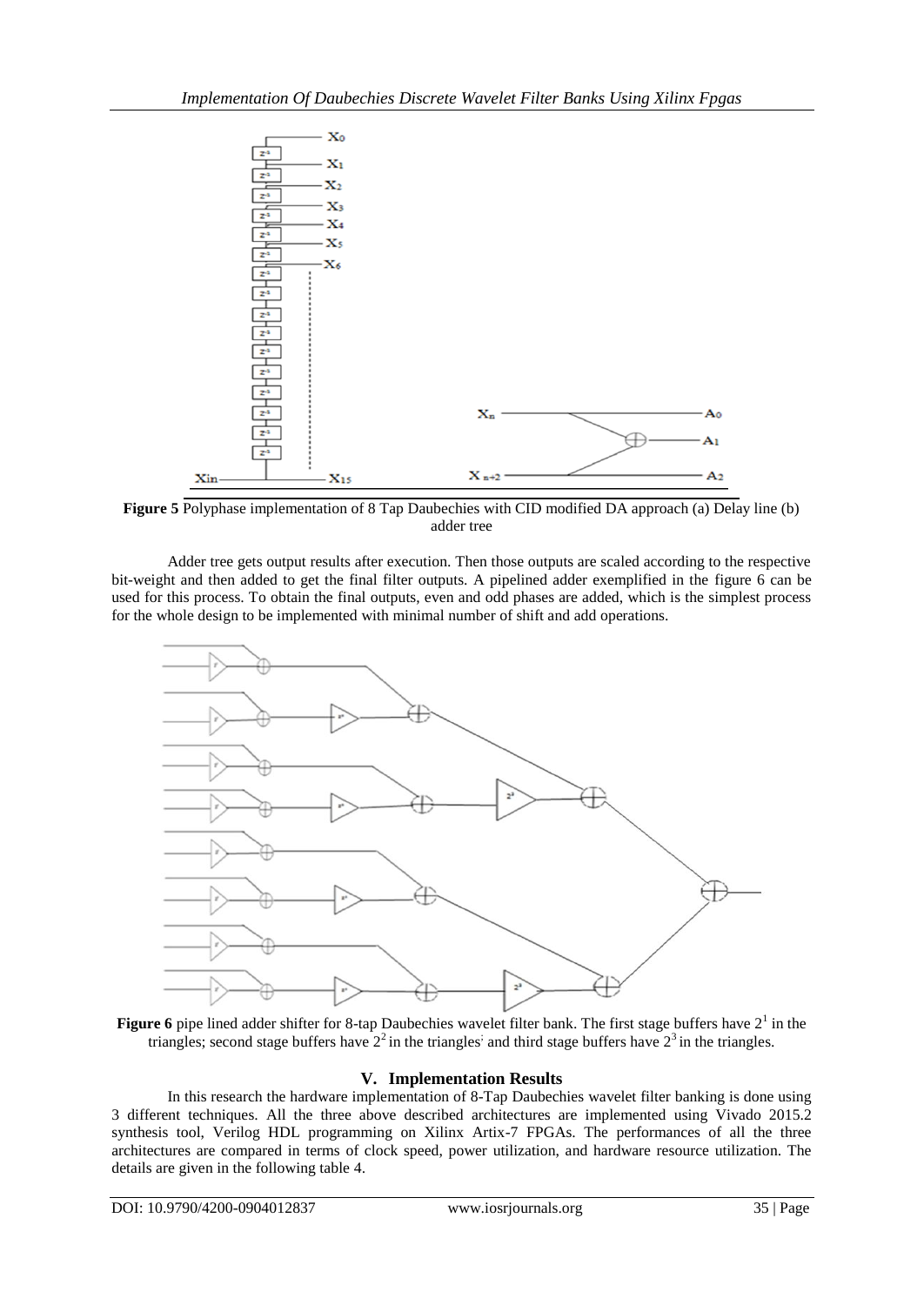Architecture 1 corresponds to Polyphase Implementation; Architecture 2 corresponds to Parallel DAbased implementation; Architecture 3 corresponds to Coefficient over Input Distribution (CID) approach based on DA for the filter bank: a modified DA approach.

From the hardware resource utilization results it is observable that Architecture 2 takes much hardware than all of them. Architecture 2 takes 41% more resources than Architecture 1; and 50.5% more resources than Architecture 3. The architecture 2 takes more resources because it utilizes fully parallel architecture of DA based approach. It would have consumed less hardware if not parallel architecture, but if not parallel architecture then less throughput. So, if area is a constraint Architecture 3 would be a good choice.

One more performance consideration is clock frequency. The table 4 and bar graphs Figures 7, 8, 9 show the maximum operating frequency of 3 architectures. From the obtained results it is observed that Architecture 2 is much faster than all architectures. It works 35.36% much faster than Architecture 1, and 51.82% much faster than Architecture 3. So, Architecture 2 is a best choice if we require high speed of operation and operating at higher sampling rates.

From the power utilization results it is clear that Architecture 3 consumes less power when compared to all the architectures. So, for power and area efficiency Architecture 3 is a best choice; and for high speed and high throughput Architecture 2 is a best choice.

|                | <b>FFs</b> | <b>LUTs</b> | Total hardware | chip<br>On<br>power | Clock<br>speed | Time period |
|----------------|------------|-------------|----------------|---------------------|----------------|-------------|
|                | (267600)   | 133800)     | (FFs+LUTs)     | (mW)                | (MHz)          | (ms)        |
| Architecture-1 | 856        | 530         | 1386           | 210.2               | 60.89          | 16.423      |
| Architecture-2 | 128        | 826         | 1954           | 440.5               | 82.42          | 12.133      |
| Architecture-3 | 798        | 500         | 1298           | 187.4               | 54.29          | 18.420      |

**Table 4** the performance of all the three implemented architectures



**Figure 7** Utilization of FPGA Hardware resources



**Figure 8** Maximum speed (MHz)